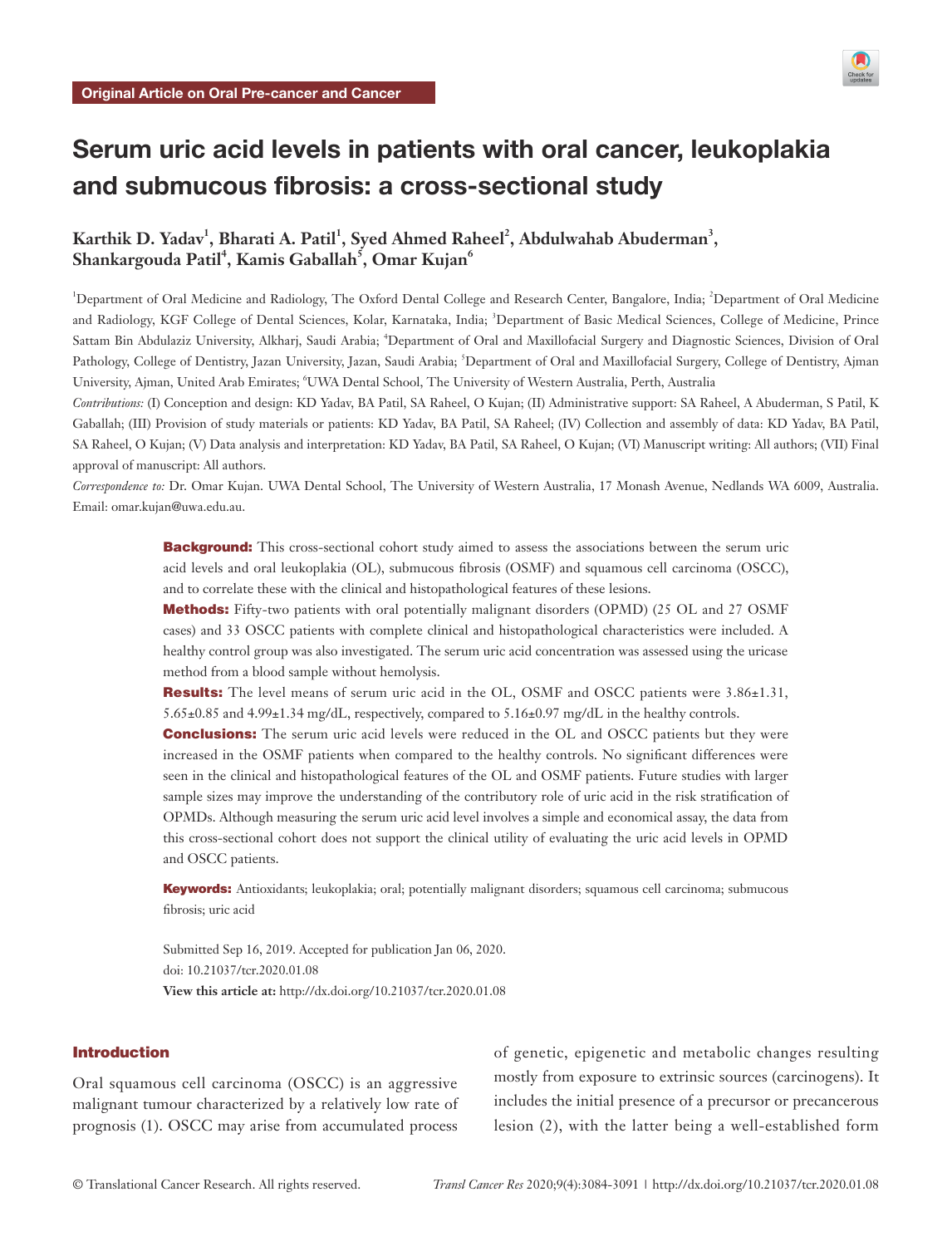#### **Translational Cancer Research, Vol 9, No 4 April 2020 3085**

that is called an oral potentially malignant disorder (OPMD) (3). Oral leukoplakia (OL) and oral submucous fibrosis (OSMF) are the most common OPMDs, with reported malignant transformation rates ranging from 0.13% to 34% and from 1.9% to 9.13%, respectively (4,5). Lifestyle factors, including tobacco, alcohol and areca nut/betel quid chewing, are the most common factors contributing to OPMD and OSCC development. To a lesser extent, the sexually acquired human papilloma virus is also a contributing factor (1,6). Moreover, specific medical conditions can contribute to the OPMD prevalence (7).

The cell's ability to block malignant transformation and return to a normal state is highly influenced by antioxidants (8). Antioxidants can be taken exogenously, and they are produced endogenously in our body. They help to maintain the cell integrity by harmonizing the oxidantantioxidant levels in the body. An increase in the oxidant levels is described as 'oxidative stress', which can lead to the production of free radicals, especially reactive oxygen species (ROS). These can cause serious irreversible cell damage, ultimately leading to a malignant transformation (9-11). However, antioxidants neutralize the deleterious effects of ROS and free radicals via several intracellular and extracellular antioxidative systems (12).

Uric acid is the final product of purine metabolism in humans. It has been shown to be an important antioxidant, and it is responsible for approximately 60% of the free radical scavenging activity in humans (13,14). Uric acid forms a stable nitric oxide donor through the interaction with peroxynitrite. This leads to increase vasodilatation and decreasing the potential for peroxynitrite-induced oxidative damage (15).

Whenever there is increased oxidative stress (responsible for cell damage), antioxidants act against the oxidants in order to try to eliminate them and reduce the oxidative stress within a cell (15). In this process, uric acid gets consumed, and the oxidant levels are reduced in the serum, which is indicative of an active disease process (16). Uric acid, being a major antioxidant in the human plasma, both correlates and predicts the development of obesity, hypertension and cardiovascular disease, conditions that are associated with oxidative stress, and thus, it may prevent cancer by preventing cellular and genetic injury (16-18). Uric acid, as an antioxidant, was carefully chosen for this assessment because it is the major antioxidant in our body; it is produced endogenously and can be taken exogenously. In addition, uric acid participates in redox reactions, and it exhibits protective action against oxidation. The uric acid

level was correlated with the clinical and histopathological data for a better understanding of its role. Moreover, uric acid testing is economical, so it can be used for mass screening if it is shown to correlate with the disease process.

This study was designed to assess and correlate the uric acid levels in the serum of patients diagnosed with OL, OSMF and OSCC and to compare these to healthy controls.

#### **Methods**

This is a cross-sectional cohort study that was prepared in accordance with the Strengthening the Reporting of Observational Studies in Epidemiology (STROBE) statement (19). This study received ethical approval from the Institutional Review Board of the KGF College of Dental Sciences and Hospital (Karnataka, India). All of the included participants signed informed consent forms, and all of the procedures were undertaken in accordance with the principles of the Helsinki Declaration.

The study commenced in January of 2018 and recruited 115 subjects over 18 months. The study group was comprised of patients clinically diagnosed with OSCC  $(n=33)$  and OPMD  $(n=52)$ , in addition to 30 healthy controls. The OPMD group was further subdivided into 2 subgroups consisting of 25 OL and 27 OSMF patients. A full medical history was taken from each participant in order to validate their eligibility for study enrolment. The following criteria were used for enrolling the participants:

- (I) Inclusion criteria: patients clinically and histopathologically diagnosed with OSCC, OL or OSMF. The healthy volunteers should have had no previous history of tobacco or alcohol use.
- (II) Exclusion criteria: individuals suffering from systemic diseases (such as gout, rheumatological disorders, hypertension, renal disease, diabetes mellitus or metabolic disorders), patients on medication for hyperuricemia and/or hypertension, patients diagnosed with any other malignancies or who had received chemotherapy and/or radiotherapy, subjects who had taken any vitamin supplements in the previous 3 months and participants who refused to provide consent.

A fasting blood sample of 5mL for standard clinical biochemistry was obtained. The uricase method was used to measure the serum uric acid levels from blood samples without hemolysis, as described previously (20).

The subjects included in this study received full mouth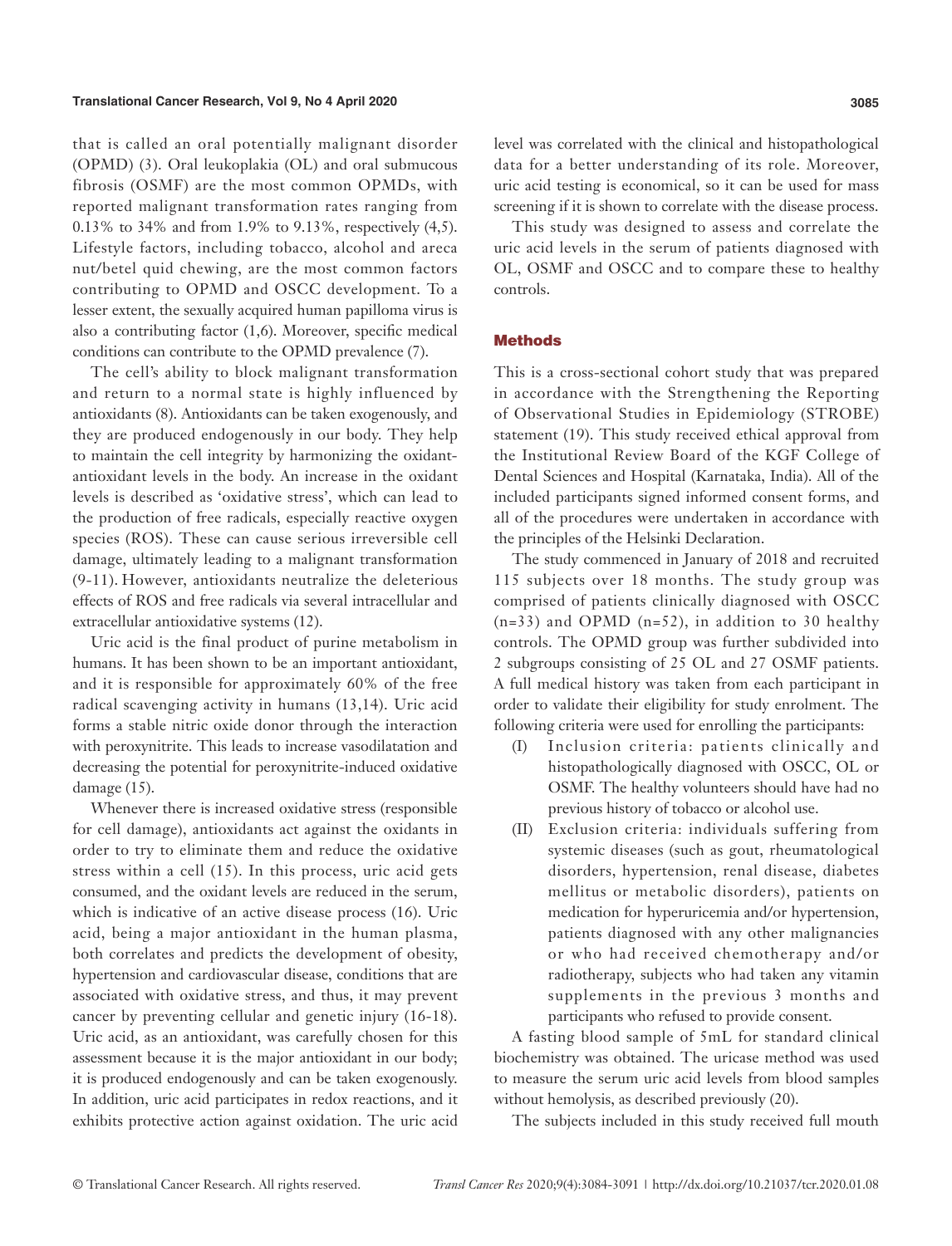examinations by an oral medicine specialist after obtaining a full patient history with details about their social habits, including their tobacco, betel quid/areca nut and alcohol use. An incisional biopsy was taken as part of the patient management, and the histopathological evaluation was reported using the World Health Organization grading system for oral epithelial dysplasia (OED) and OSCC (21). OSMF was clinically and histopathologically diagnosed using the new classification proposed by Arakeri *et al.* (22). OL is a clinical diagnosis, characterised histopathologically as keratosis/hyperkeratosis with or without OED (4).

#### *Statistical analysis*

The data were expressed as the mean  $\pm$  the standard deviation. The Student's *t*-test and an analysis of variance were used. Pearson's chi-squared test was used to determine the associations between the variables. IBM SPSS Statistics for Windows, version 20.0 (IBM Corp., Armonk, NY, USA) was used for the analysis, and P<0.05 was set as the statistical significance level.

#### **Results**

*Table 1* summarizes the sociodemographic details of the healthy control group and the clinical and histopathological diagnoses of the subjects. OSCC, OL and OSMF were diagnosed predominantly in males (72.9%, P=0.006). Tobacco habits and betel quid/areca nut chewing were significantly associated with the oral lesions reported (P=0.012). Alcohol drinking was significantly reported in the OSCC patients (P=0.04). Remarkably, the buccal mucosa was the most affected anatomical site (P=0.003). Nearly 70% of the patients with OSCC were diagnosed at an advanced stage (stage IV). All of the OL lesions had single presentations, and clinically, 72% of them presented with a homogenous appearance. The histopathological diagnosis of OL was keratosis/hyperkeratosis with and without OED. Specifically, OED was evident in 60% of the OL cases. Approximately 92% of the OSMF patients were clinically diagnosed with stage II.

The serum uric acid level means were  $4.19 \pm 1.66$ , 3.79±1.23, 5.65±0.86 and 5.16±0.97 mg/dL in the OSCC, OL and OSMF patients and the control group, respectively (*Table 2*). A statistically significant association between the mean serum uric acid level and OSCC was only found when it was compared to the control group (P=0.007).

The results of the comparisons of the serum uric

acid level means with the clinical and histopathological diagnoses of OL, OSMF and OSCC and their statistical significances are shown in *Table 3*. There was only a significant association between the tumour, node, metastasis (TNM) staging of the OSCC cases and their mean serum uric acid level (P=0.004).

# Discussion

It is important to note that oxygen radicals may cause cell damage that ultimately contributes to oral carcinogenesis through several molecular mechanisms including DNA damage, oxidation of important enzymes, protein damage, and activation of specific cytokines. Uric acid acts as antioxidant and is affected by several factors including alcohol consumption and dietary intake (23).

In our study, the mean serum uric acid level in the OL patients was 3.79±1.23 mg/dL, which was found to be lower than that of the controls, who had a mean serum uric acid level of 5.16±0.97 mg/dL. This difference was found to be statistically significant (*Table 2*).

Our study is the first to report a serum uric acid level estimation in OL patients using blood specimens. In the literature, there was only one paper that examined the salivary uric acid levels in OL patients, and it reported no significant difference between the OL patients and the controls (23). More importantly, those researchers found that the salivary uric acid levels were influenced by alcohol and tobacco consumption (23). Specifically, alcohol was lightly consumed by the subjects recruited in our study, but tobacco habits were predominantly prevalent. These findings are consistent with those reported in previous studies from the Indian subcontinent (22,24). Moreover, several previous studies have estimated the serum uric acid levels in patients with tobacco use habits (18,25). For example, Hanna *et al.* examined the potential effects of smoking on the serum uric acid levels among 60 smokers and 60 non-smokers within the same social class, and their findings showed that the serum uric acid level was significantly lower in the smokers (199±97 µmol/L) than in the non-smokers  $(250\pm132 \text{ \mu} \text{mol/L})$  (18). Another study examining the effects of cigarette smoking on the plasma uric acid concentration was conducted among 162 smokers, and it showed that the plasma uric acid concentration was lower in the smokers (0.22±0.07 mmol/L) than in the nonsmokers (0.27±0.05 mmol/L) (25). Hanna *et al.* attributed the low serum uric acid levels in the smokers to reduced endogenous production as a result of chronic exposure to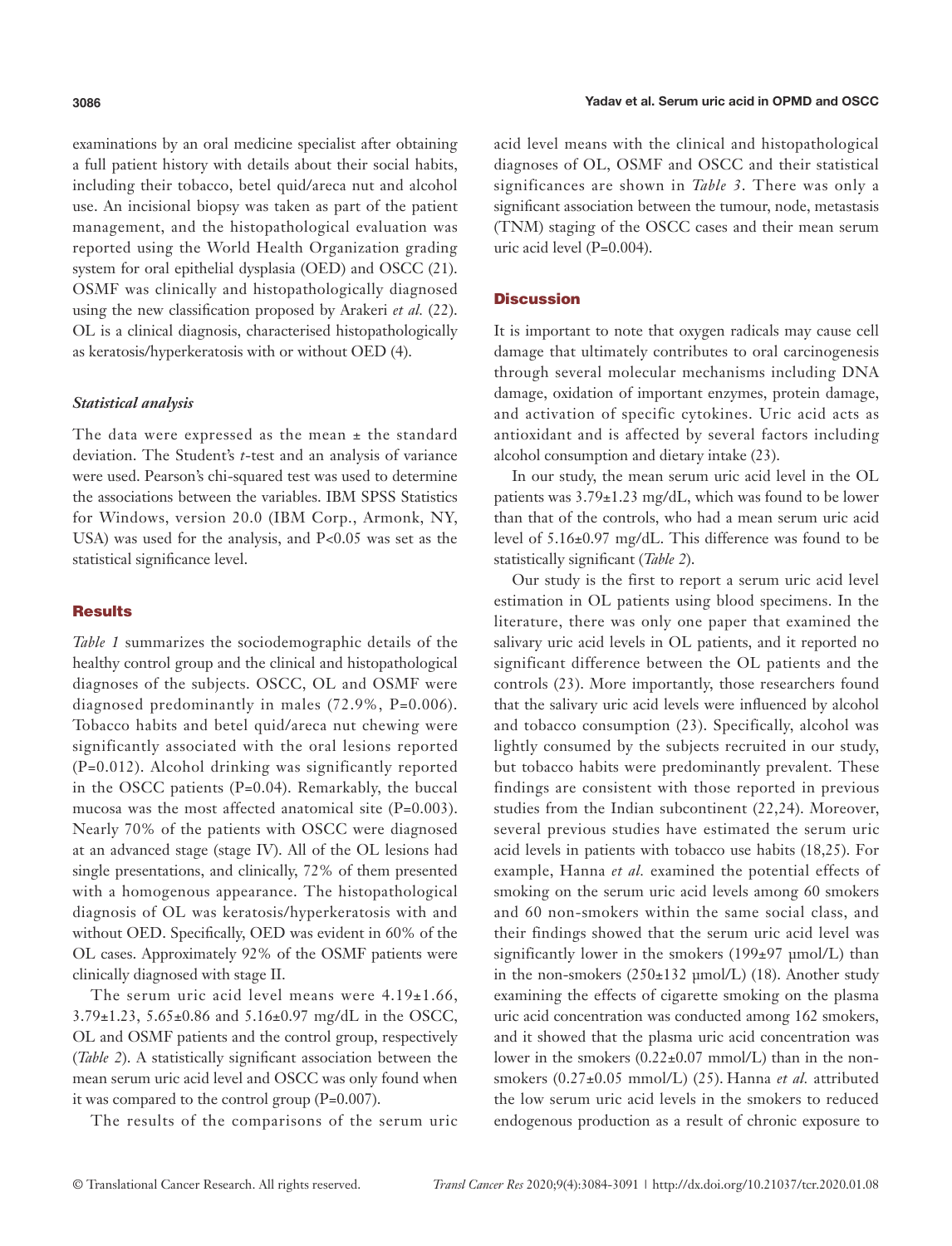#### **Translational Cancer Research, Vol 9, No 4 April 2020 3087**

| Characteristics                         | Study cohorts                              |                                         |                                     |                           |          |
|-----------------------------------------|--------------------------------------------|-----------------------------------------|-------------------------------------|---------------------------|----------|
|                                         | OSCC, N (%)                                | OL, N (%)                               | OSMF, N (%)                         | Healthy<br>control, N (%) | P value  |
| Sample size                             | 33 (27.5)                                  | 25 (20.8)                               | 27(22.5)                            | 30(25.0)                  | 0.746    |
| Gender (male %)                         | 24 (72.7)                                  | 19 (76.0)                               | 19 (70.3)                           | 17 (56.7)                 | $0.006*$ |
| Mean age (years)                        | 51                                         | 42.8                                    | 34                                  | 37                        | $0.021*$ |
| Tobacco smoking                         | 8 (24.2)                                   | 20 (80.0)                               | 10 (37.0)                           |                           | 0.237    |
| Tobacco chewing                         | 9(27.3)                                    | 4(16.0)                                 | 4(14.8)                             |                           | 0.053    |
| Non-tobacco user                        | 3(9)                                       |                                         |                                     |                           |          |
| Betel quid/areca nut user               | 13 (39.4)                                  | 1(4.0)                                  | 13 (48)                             |                           | 0.143    |
| Tobacco & betel quid user               | 29 (87.8)                                  | 19 (76.0)                               | 23 (85.2)                           |                           | $0.012*$ |
| Alcohol drinking                        | 20 (60.6)                                  | 11 (44.0)                               | 10 (37.0)                           |                           | $0.040*$ |
| Site                                    | Buccal mucosa 15 (45.5)                    | Buccal mucosa 15 (60.0)                 | L & R buccal<br>mucosa 1 (3.7)      |                           | $0.003*$ |
|                                         | Alveolus 8 (24.2)                          | Lateral tongue 6 (24.0)                 | L & R buccal                        |                           |          |
|                                         | Retromolar area 7 (21.1)                   | Retromolar area 4 (16.0)                | mucosa, tongue, &<br>lips 26 (96.3) |                           |          |
|                                         | Lateral tongue 3 (9)                       |                                         |                                     |                           |          |
| Clinical presentation/staging           | Stage $10(0)$                              | Homogenous OL 18 (72.0)                 | Stage 12 (7.4)                      |                           | $0.008*$ |
|                                         | Stage II 2 (6)                             |                                         | Stage II 25 (92.6)                  |                           |          |
|                                         | Stage III 8 (24.2)                         | Non-homogenous OL                       | Stage III 0 (0)                     |                           |          |
|                                         | Stage IV 23 (69.7)                         | 7(28.0)                                 |                                     |                           |          |
| Histopathological diagnosis/<br>staging | Well differentiated SCC<br>11(33.3)        | Keratosis with no OED<br>10(40.0)       | Grade I 1 (3.7)                     |                           | 0.548    |
|                                         |                                            | Keratosis with mild OED<br>8(32.0)      | Grade II 12 (44.4)                  |                           |          |
|                                         | Moderately differentiated<br>SCC 19 (57.6) | Keratosis with moderate<br>OED 5 (20.0) | Grade III 13 (48.1)                 |                           |          |
|                                         | Poorly differentiated SCC<br>3(9)          | Keratosis with severe OED<br>2(8.0)     | Grade IV 1 (3.7)                    |                           |          |

**Table 1** Sociodemographic details of the participants and the clinical and histopathological diagnosis of oral lesions

\*, statistically significant (P<0.05). OSCC, oral squamous cell carcinoma; OL, oral leukoplakia; OSMF, oral submucous fibrosis; N, number; OED, oral epithelial dysplasia.

cigarette smoke (18).

The mean level of serum uric acid in the OSMF patients was 5.65±0.86 mg/dL, which was slightly higher than in the controls, and the difference was found to be statistically significant. One previous study estimated the levels of urea, uric acid and creatinine in the pathogenesis of OSMF, and their results showed that the serum uric acid, urea and creatinine levels were altered in the OSMF patients (26). The serum uric acid level means in the OSMF patients and the control group were  $7.12 \pm 1.7$  and  $7.99 \pm 3.0$  mg/dL, respectively (26). The values for both the OSMF and control groups were comparatively higher than those found in our study. Contrary to their results, we found higher serum uric acid values in the OSMF patients than in the controls.

The mean serum uric acid level in the OPMD patients was 4.99±1.34 mg/dL, which was slightly lower when compared to the controls (5.16±0.97 mg/dL); however, the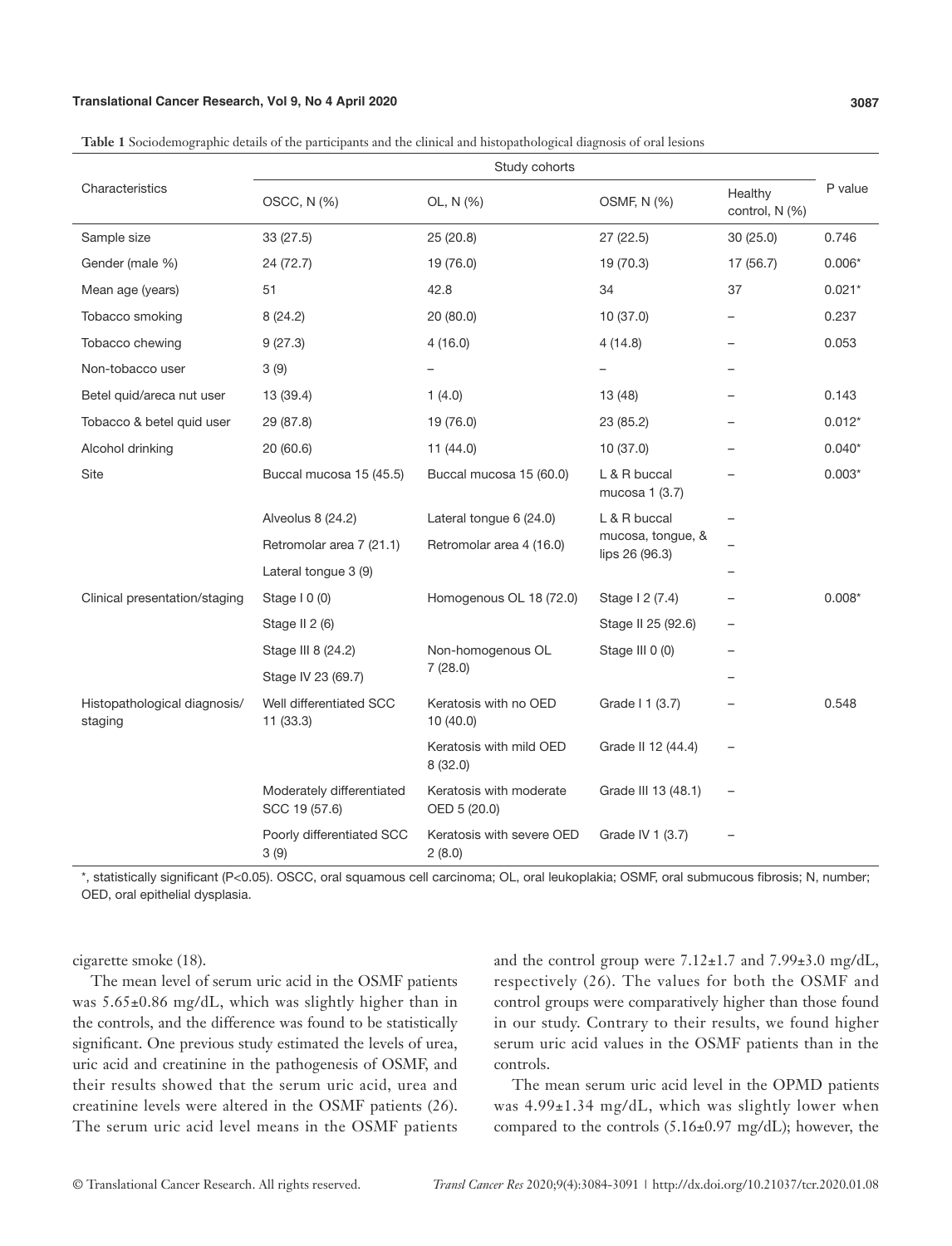$0.007^{B*}$ 

| <b>Table 2</b> tyleall ± 3D setum une acid levels in control, oral squamous cen caremonia and potentially manghant disorders patients |                 |                  |                 |                 |  |  |
|---------------------------------------------------------------------------------------------------------------------------------------|-----------------|------------------|-----------------|-----------------|--|--|
|                                                                                                                                       |                 | <b>OPMD</b>      |                 |                 |  |  |
| Groups                                                                                                                                | Control         | Oral leukoplakia | <b>OSMF</b>     | <b>OSCC</b>     |  |  |
| No. of patients                                                                                                                       | 30              | 25               | 27              | 33              |  |  |
| Serum uric acid (mg/dL)                                                                                                               | $5.16 \pm 0.98$ | $3.79 \pm 1.23$  | $5.65 \pm 0.86$ | $4.19 \pm 1.66$ |  |  |
|                                                                                                                                       |                 | $4.99 + 1.34$    |                 |                 |  |  |

**Table 2** Mean ± SD serum uric acid levels in control, oral squamous cell carcinoma and potentially malignant disorders patients

\*, statistically significant (P<0.05); <sup>A</sup>, statistical significance between OPMD & healthy control; <sup>B</sup>, statistical significance between OSCC &healthy control. OPMD, oral potentially malignant disorder; OSCC, oral squamous cell carcinoma; OSMF, oral submucous fibrosis.

difference was not statistically significant (*Table 2*).

P value  $0.55^{\text{A}}$ 

The mean serum uric acid level in the OSCC cohort was 4.19±1.66 mg/dL, which was lower when compared to the controls (5.16±0.97 mg/dL), and the difference was statistically significant (P=0.007). It has been reported in various studies that there is a significant drop in serum uric acid levels of patients with oral cancer when compared to healthy controls (27,28). One such study was conducted at a tertiary institution in Nigeria, and the study showed similar results. The mean serum uric acid level in the oral cancer patients was 5.18±1.96 mg/dL, which was lower than that of the control group  $(7.09\pm1.84 \text{ mg/dL})$ , and the researchers concluded that the low serum uric acid level was associated with a 3.98 times increased risk of oral cancer development (27). Similarly, Ara *et al.* showed lower serum uric acid levels in patients with OSCC (3.80±2.26 mg/dL) when compared to the control group  $(5.66 \pm 1.82 \text{ mg/dL})$ , and this difference was statistically significant (P<0.001) (28).

We found that the serum uric acid levels in the homogenous OL and non-homogenous OL groups were  $3.99\pm1.29$  and  $3\pm0.39$  mg/dL, respectively, and the difference was not statistically significant (P=0.22). Moreover, the serum uric acid level means in the patients with no OED, mild OED and moderate OED were 4.15±1.49, 3.3±0.83 and 3.59±0.64 mg/dL, respectively. We observed a decrease in the mean serum uric acid level as the severity of the dysplastic changes increased; however, the difference was not statistically significant (P=0.5) (*Table 3*). The possible explanation to this observation is the small number of participants included in each subgroup making it difficult to find statistical significant difference. Thus a larger sample size is warranted.

Our study did not reveal any significant changes in

the serum uric acid level means across the clinical and histopathological stages of OSMF (*Table 3*). A study conducted by Shekhawat *et al.*, which was designed to assess the oxidative stress in OSMF by assessing the total serum and salivary antioxidant capacities, showed that as the severity of the OSMF increased, the total antioxidant capacity level decreased (29). The main cause of OSMF is betel quid/areca nut chewing that results in marked fibrosis. As a result, the blood supply is compromised resulting in decreasing the flow of nutrients and ultimately this will impact on the level of the antioxidants such as uric acid (23,29).

The overall means of serum uric acid level in the OSCC cases according to the TNM staging and grading for stage II, stage III and stage IV were  $6.96\pm1.04$ ,  $5.02\pm1.71$  and 3.67±1.35 mg/dL, respectively (*Table 3*). Here, we can see a decrease in the serum uric acid level with an increase in the clinical staging and grading. The salivary superoxide dismutase level showed a progressive increase between the well to poorly differentiated OSCC cases, although it was not statistically significant (30).

#### **Conclusions**

The limitations of our current study were that the only antioxidant studied was the serum uric acid and that our sample size was relatively small. Further research involving both the oxidative markers and total antioxidant capacity in a larger study sample of OPMD cases may explain the contributory role of oxidative stress and antioxidants in the development of OPMDs and their malignant transformation. This may help us to better understand and develop a more effective preventive strategy to control OSCC.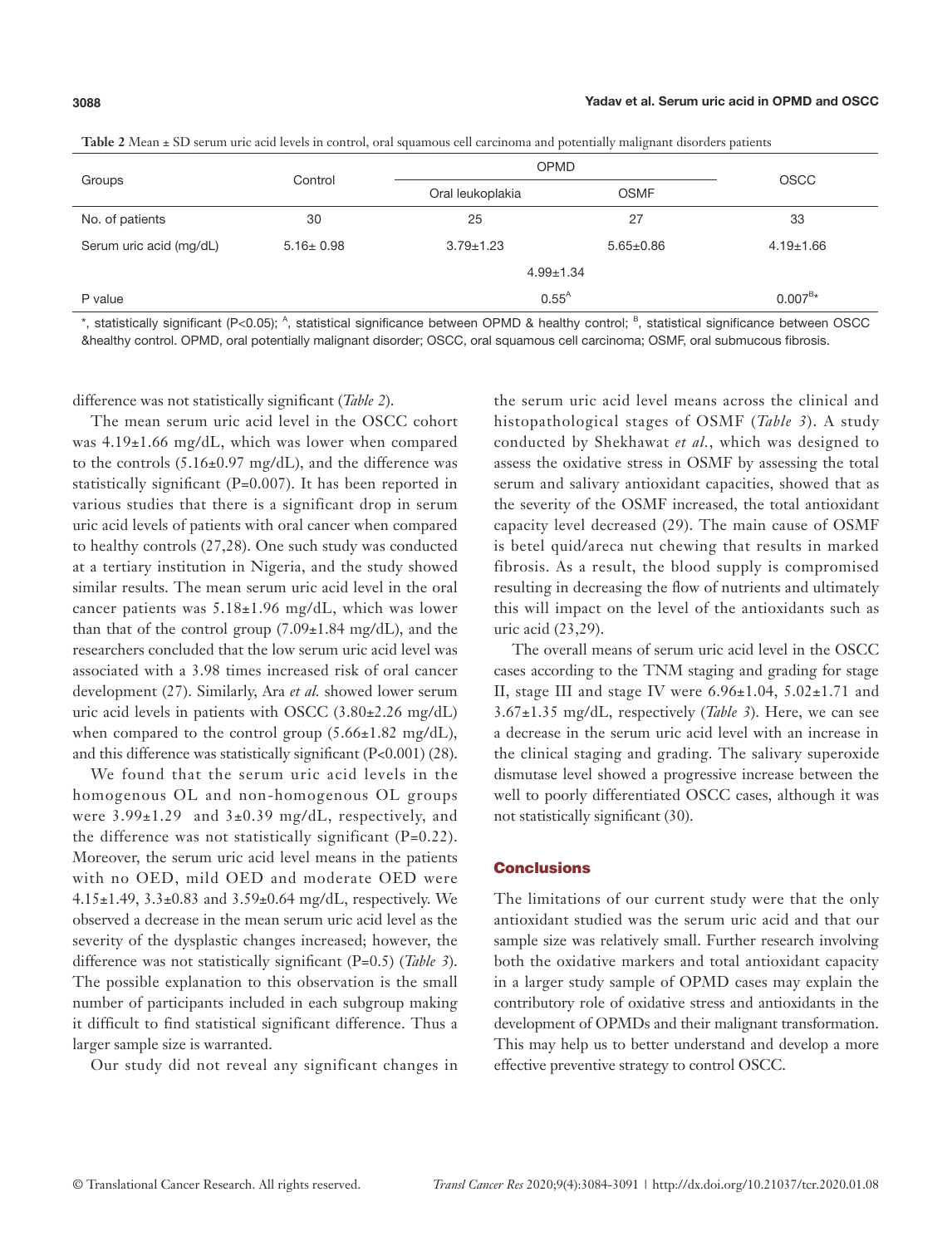#### **Translational Cancer Research, Vol 9, No 4 April 2020 3089**

**Table 3** Mean ± SD levels of serum uric acid compared to the clinical & histopathological diagnosis and grading in OL, OSMF, and OSCC groups

| Study group                  | Staging                    | Serum uric acid (mg/dL) | Statistical significance |
|------------------------------|----------------------------|-------------------------|--------------------------|
| Oral leukoplakia             | Clinical presentation      |                         |                          |
|                              | Homogenous leukoplakia     | $3.99 \pm 1.29$         | 0.22                     |
|                              | Non-homogenous leukoplakia | $3 + 0.39$              |                          |
|                              | Histopathological grading  |                         |                          |
|                              | No dysplasia               | $4.15 \pm 1.49$         | 0.5                      |
|                              | Mild OED                   | $3.3 \pm 0.83$          |                          |
|                              | Moderate OED               | $3.59 \pm 0.64$         |                          |
|                              | Severe OED                 | $3.43 \pm 0.78$         |                          |
| Oral submucous fibrosis      | Clinical staging           |                         |                          |
|                              | Stage I                    | $5.89 \pm 1.39$         | 0.7                      |
|                              | Stage II                   | $5.64 \pm 0.84$         |                          |
|                              | Histopathological staging  |                         |                          |
|                              | Stage I                    | $6.95 + 0$              | 0.06                     |
|                              | Stage II                   | $5.80 \pm 0.83$         |                          |
|                              | Stage III                  | $5.44 \pm 0.83$         |                          |
| Oral squamous cell carcinoma | TNM staging                |                         |                          |
|                              | Stage I                    |                         | $0.004*$                 |
|                              | Stage II                   | $6.96 \pm 1.04$         |                          |
|                              | Stage III                  | $5.02 \pm 1.71$         |                          |
|                              | Stage IV                   | $3.67 \pm 1.35$         |                          |
|                              | Histopathological staging  |                         |                          |
|                              | Well differentiated        | $4.02 \pm 1.53$         | 0.56                     |
|                              | Moderately differentiated  | $4.14 \pm 1.78$         |                          |
|                              | Poorly differentiated      | $5.19 \pm 1.58$         |                          |

\*, statistically significant (P<0.05). OSCC, oral squamous cell carcinoma; OSMF, oral submucous fibrosis; OL, oral leukoplakia; OED, oral epithelial dysplasia; TNM staging, tumour, nodes, and metastasis staging.

#### Acknowledgments

*Funding:* None.

#### Footnote

*Provenance and Peer Review:* This article was commissioned by the Guest Editor (Shankargouda Patil) for the series "Oral Pre-cancer and Cancer" published in *Translational Cancer Research*. The article was sent for external peer review

organized by the Guest Editor and the editorial office.

*Conflicts of Interest:* All authors have completed the ICMJE uniform disclosure form (available at http://dx.doi. org/10.21037/tcr.2020.01.08). The series "Oral Pre-cancer and Cancer" was commissioned by the editorial office without any funding or sponsorship. SP served as an unpaid Guest Editor of the series. He also serves as the unpaid an unpaid Editorial Board Member of *Translational Cancer Research* from Jul 2018–Jun 2020. The authors have no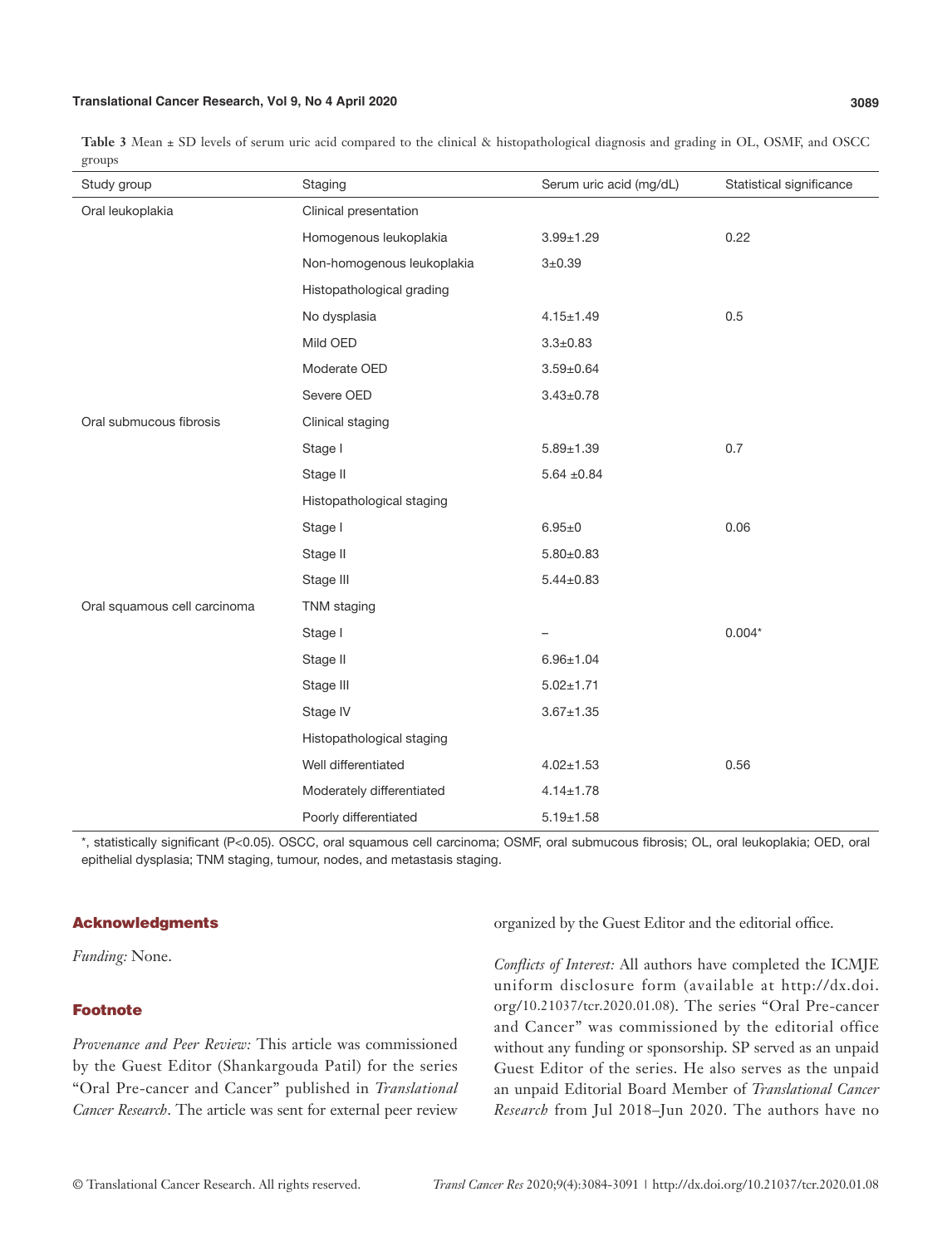### **3090** Yadav et al. Serum uric acid in OPMD and OSCC

other conflicts of interest to declare.

*Ethical Statement:* The authors are accountable for all aspects of the work in ensuring that questions related to the accuracy or integrity of any part of the work are appropriately investigated and resolved. The study was approved by the Ethics Committee of the KGF College of Dental Sciences (No. 432/2018) and written informed consent was obtained from all individuals participated in the study.

*Open Access Statement:* This is an Open Access article distributed in accordance with the Creative Commons Attribution-NonCommercial-NoDerivs 4.0 International License (CC BY-NC-ND 4.0), which permits the noncommercial replication and distribution of the article with the strict proviso that no changes or edits are made and the original work is properly cited (including links to both the formal publication through the relevant DOI and the license). See: https://creativecommons.org/licenses/by-nc-nd/4.0/.

# **References**

- 1. Chi AC, Day TA, Neville BW. Oral cavity and oropharyngeal squamous cell carcinoma--an update. CA Cancer J Clin 2015;65:401-21.
- 2. Farah CS, Shearston K, Nguyen AP, et al. Oral Carcinogenesis and Malignant Transformation. Premalignant Conditions of the Oral Cavity. Singapore: Springer Singapore, 2019:27-66.
- 3. Warnakulasuriya S, Johnson NW, van der Waal I. Nomenclature and classification of potentially malignant disorders of the oral mucosa. J Oral Pathol Med 2007;36:575-80.
- 4. Speight PM, Khurram SA, Kujan O. Oral potentially malignant disorders: risk of progression to malignancy. Oral Surg Oral Med Oral Pathol Oral Radiol 2018;125:612-27.
- 5. Warnakulasuriya S, Ariyawardana A. Malignant transformation of oral leukoplakia: a systematic review of observational studies. J Oral Pathol Med 2016;45:155-66.
- 6. Porter S, Gueiros LA, Leao JC, et al. Risk factors and etiopathogenesis of potentially premalignant oral epithelial lesions. Oral Surg Oral Med Oral Pathol Oral Radiol 2018;125:603-11.
- 7. Frydrych AM, Kujan O, Farah CS. Chronic disease comorbidity in patients with oral leukoplakia. Oral Cancer 2019;3:17-26.
- 8. Lobo V, Patil A, Phatak A, et al. Free radicals, antioxidants and functional foods: Impact on human health. Pharmacogn Rev 2010;4:118-26.
- 9. Gokul S, Patil VS, Jailkhani R, et al. Oxidant-antioxidant status in blood and tumor tissue of oral squamous cell carcinoma patients. Oral Dis 2010;16:29-33.
- 10. Alamir AWH, Arakeri G, Patil S, et al. Association of nitric oxide with oral lichen planus. J Oral Pathol Med 2019;48:345-50.
- 11. Iannitti T, Rottigni V, Palmieri B. Role of free radicals and antioxidant defences in oral cavity-related pathologies. J Oral Pathol Med 2012;41:649-61.
- 12. Metgud R, Bajaj S. Evaluation of salivary and serum lipid peroxidation, and glutathione in oral leukoplakia and oral squamous cell carcinoma. J Oral Sci 2014;56:135-42.
- 13. Waring WS, Webb DJ, Maxwell SR. Systemic uric acid administration increases serum antioxidant capacity in healthy volunteers. J Cardiovasc Pharmacol 2001;38:365-71.
- 14. Kurutas EB. The importance of antioxidants which play the role in cellular response against oxidative/nitrosative stress: current state. Nutr J 2016;15:71.
- 15. Pacher P, Beckman JS, Liaudet L. Nitric oxide and peroxynitrite in health and disease. Physiol Rev 2007;87:315-424.
- 16. Skak-Nielsen H, Torp-Pedersen C, Finer N, et al. Uric acid as a risk factor for cardiovascular disease and mortality in overweight/obese individuals. PLoS One 2013;8:e59121.
- 17. Tomita M, Mizuno S, Yokota K. Increased levels of serum uric acid among ex-smokers. J Epidemiol 2008;18:132-4.
- 18. Hanna BE, Hamed JM, Touhala LM. Serum uric Acid in smokers. Oman Med J 2008;23:269-74.
- 19. von Elm E, Altman DG, Egger M, et al. Strengthening the reporting of observational studies in epidemiology (STROBE) statement: guidelines for reporting observational studies. BMJ 2007;335:806-8.
- 20. Wu CY, Hu HY, Chou YJ, et al. High Serum Uric Acid Levels Are Associated with All-Cause and Cardiovascular, but Not Cancer, Mortality in Elderly Adults. J Am Geriatr Soc 2015;63:1829-36.
- 21. El-Naggar AK CJ, Grandis JR, Takata T, et al. WHO Classification of Head and Neck Tumours. 4th ed. Lyon: 2017.
- 22. Arakeri G, Thomas D, Aljabab AS, et al. TFM classification and staging of oral submucous fibrosis: A new proposal. J Oral Pathol Med 2018;47:403-9.
- 23. Babiuch K, Bednarczyk A, Gawlik K, et al. Evaluation